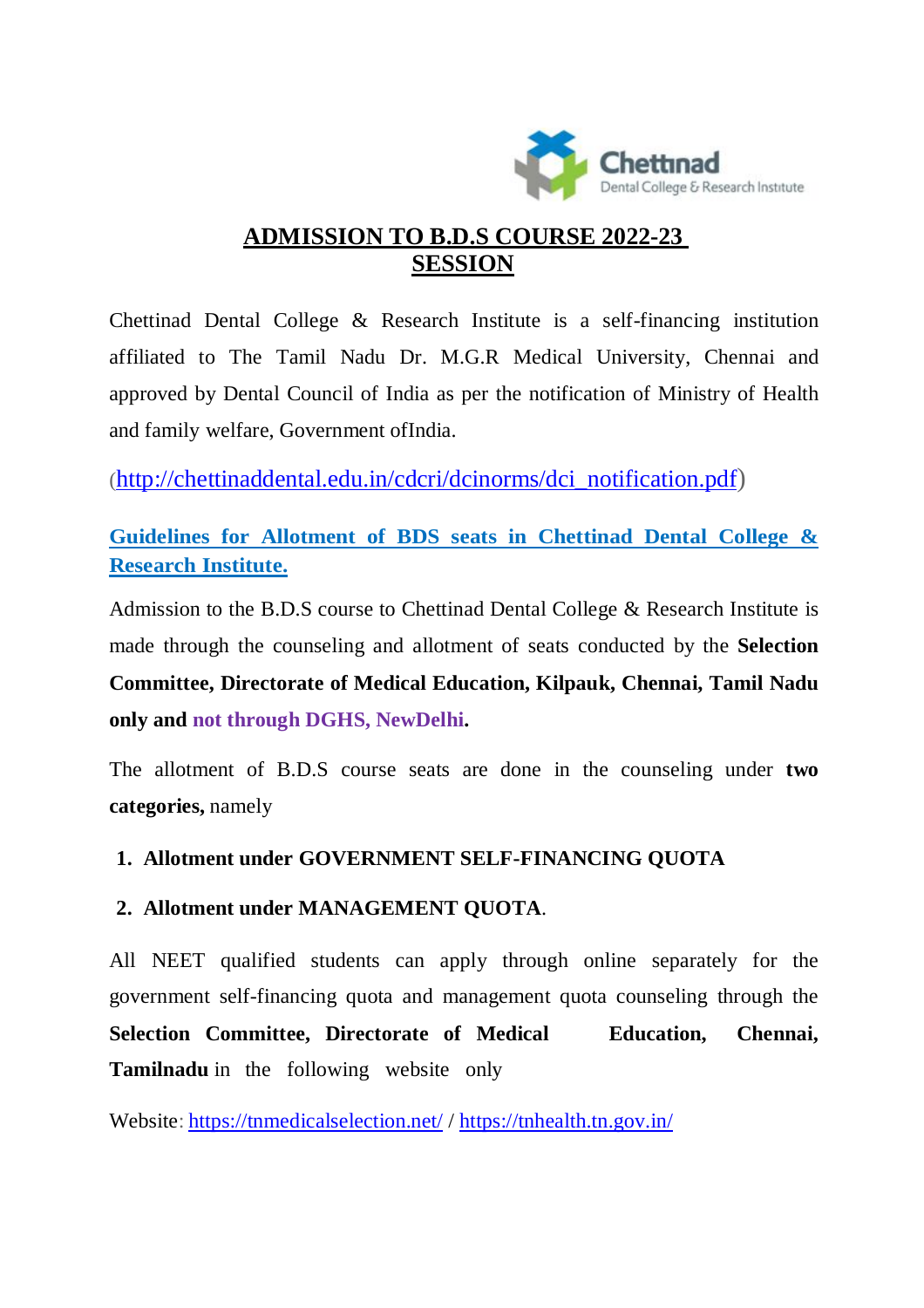

## **I.Important information for Government Self-financingQuota:**

Candidates seeking for admission to B.D.S Course 2022-23 session under government self-financing quota in Chettinad Dental College & Research Institute, affiliated to the Tamilnadu Dr.M.G.R Medical University in Tamil Nadu, can access and submit the filled-in application format the following official websites: https://tnmedicalselection.net/ / https://tnhealth.tn.gov.in/

In addition to the filled-in online application form, candidate should also send the printout(Hard copy)of the filled-in online application form with necessary enclosures. The cost of application fee is Rs.500/- (Non-refundable) and should be paid online via bank payment portal in the websites. A copy of receipt of payment paid by the candidate should be attached along with the application form submitted. (As per the 2020-21 admission criteria)

### **Eligibility Criteria for Government Self-financing Quota**

- (a) Candidates should have completed the age of 17 years on or before 31st December, 2022.
- (b) Candidates should be a native of TamilNadu.
- (c) Candidates native of Tamil Nadu and having studied from Standard VI to Standard XII in schools in Tamil Nadu need not submit their "Nativity Certificate". However, such candidates should produce the true copies of their parent's certificates such as Birth Certificate, Ration Card  $SSLC/10^{th}/$  $12<sup>th</sup>$  Degree/Diploma/ Professional course. In case, parents are not literate, then No Graduation Certificate for parents, issued by the Revenue Authority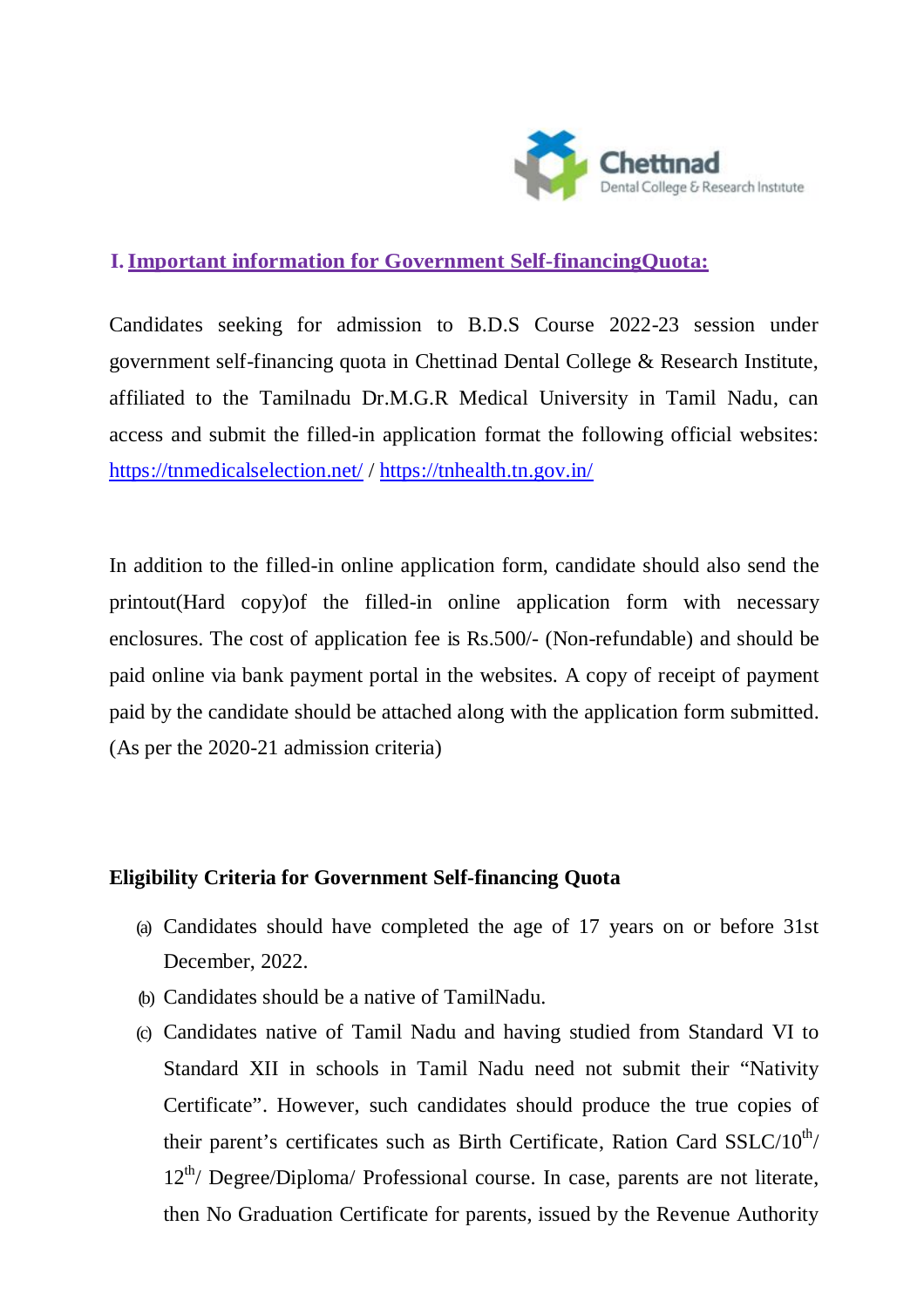

of competent jurisdiction, to substantiate their parent's place of birth in Tamil Nadu and also "Parent's Community Certificate to claim the communal reservation" should be produced. If the candidates do not submit the abovementioned certificates, then the candidate will be considered under Open Category only.

- (d) Candidates belonging to other States who are residing in Tamil Nadu cannot claim nativity of Tamil Nadu and they will be considered under Open Category.
- (e) The other State candidates who are not native of Tamil Nadu and have studied from Standard VI to XII in Tamil Nadu will be considered under OpenCategory.

## **II. Important information for ManagementQuota:**

Candidates seeking for admission to B.D.S Course 2022-23 session under Management quotain Chettinad Dental College & Research Institute affiliated to the Tamilnadu Dr.M.G.R Medical University, Chennai, Tamil Nadu, can access and submit thefilled-in application format the following official websites: https://tnmedicalselection.net/ / https://tnhealth.tn.gov.in/

In addition to the filled-in online application form, candidate should also send the printout (Hard copy)of the filled-in online application form with necessary enclosures.The cost of application fee is Rs.1000/- (Non-refundable) and should be paid online via bank payment portal in the websites. A copy of receipt of payment paid by the candidate should be attached along with application form submitted. (As per the 2020-21 admission criteria)